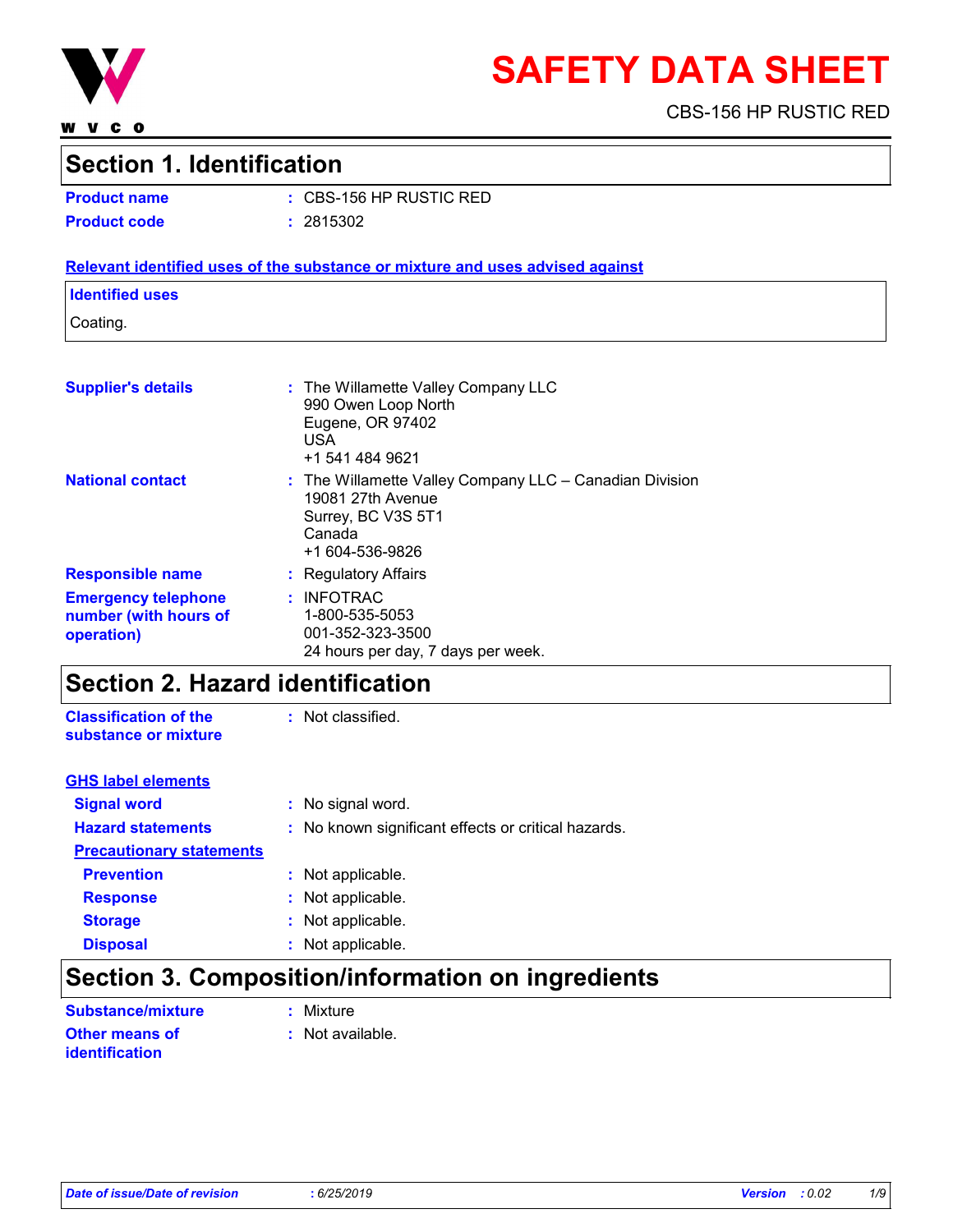# **Section 3. Composition/information on ingredients**

**There are no ingredients present which, within the current knowledge of the supplier and in the concentrations applicable, are classified as hazardous to health or the environment and hence require reporting in this section.**

**Occupational exposure limits, if available, are listed in Section 8.**

### **Section 4. First-aid measures**

| <b>Description of necessary first aid measures</b> |                                                                                                                                                                                                                                                                                                                                                           |  |
|----------------------------------------------------|-----------------------------------------------------------------------------------------------------------------------------------------------------------------------------------------------------------------------------------------------------------------------------------------------------------------------------------------------------------|--|
| <b>Eye contact</b>                                 | : Immediately flush eyes with plenty of water, occasionally lifting the upper and lower<br>eyelids. Check for and remove any contact lenses. Get medical attention if irritation<br>occurs.                                                                                                                                                               |  |
| <b>Inhalation</b>                                  | : Remove person to fresh air and keep at rest in a position comfortable for breathing.<br>Get medical attention if symptoms occur.                                                                                                                                                                                                                        |  |
| <b>Skin contact</b>                                | : Flush contaminated skin with plenty of water. Remove contaminated clothing and<br>shoes. Get medical attention if symptoms occur.                                                                                                                                                                                                                       |  |
| <b>Ingestion</b>                                   | : Wash out mouth with water. Remove person to fresh air and keep at rest in a<br>position comfortable for breathing. If material has been swallowed and the exposed<br>person is conscious, give small quantities of water to drink. Do not induce vomiting<br>unless directed to do so by medical personnel. Get medical attention if symptoms<br>occur. |  |

### **Most important symptoms/effects, acute and delayed**

| <b>Potential acute health effects</b> |                                                                                                                                |
|---------------------------------------|--------------------------------------------------------------------------------------------------------------------------------|
| Eye contact                           | : No known significant effects or critical hazards.                                                                            |
| <b>Inhalation</b>                     | : No known significant effects or critical hazards.                                                                            |
| <b>Skin contact</b>                   | : No known significant effects or critical hazards.                                                                            |
| <b>Ingestion</b>                      | : No known significant effects or critical hazards.                                                                            |
| <b>Over-exposure signs/symptoms</b>   |                                                                                                                                |
| Eye contact                           | : No specific data.                                                                                                            |
| <b>Inhalation</b>                     | : No specific data.                                                                                                            |
| <b>Skin contact</b>                   | : No specific data.                                                                                                            |
| <b>Ingestion</b>                      | : No specific data.                                                                                                            |
|                                       | Indication of immediate medical attention and special treatment needed, if necessary                                           |
| <b>Notes to physician</b>             | : Treat symptomatically. Contact poison treatment specialist immediately if large<br>quantities have been ingested or inhaled. |
| <b>Specific treatments</b>            | : No specific treatment.                                                                                                       |
| <b>Protection of first-aiders</b>     | : No action shall be taken involving any personal risk or without suitable training.                                           |

**See toxicological information (Section 11)**

### **Section 5. Fire-fighting measures**

| <b>Extinguishing media</b>                           |                                                                                       |                                 |
|------------------------------------------------------|---------------------------------------------------------------------------------------|---------------------------------|
| <b>Suitable extinguishing</b><br>media               | : Use an extinguishing agent suitable for the surrounding fire.                       |                                 |
| Unsuitable extinguishing<br>media                    | None known.                                                                           |                                 |
| <b>Specific hazards arising</b><br>from the chemical | : In a fire or if heated, a pressure increase will occur and the container may burst. |                                 |
| Date of issue/Date of revision                       | : 6/25/2019                                                                           | 2/9<br><b>Version</b><br>: 0.02 |
|                                                      |                                                                                       |                                 |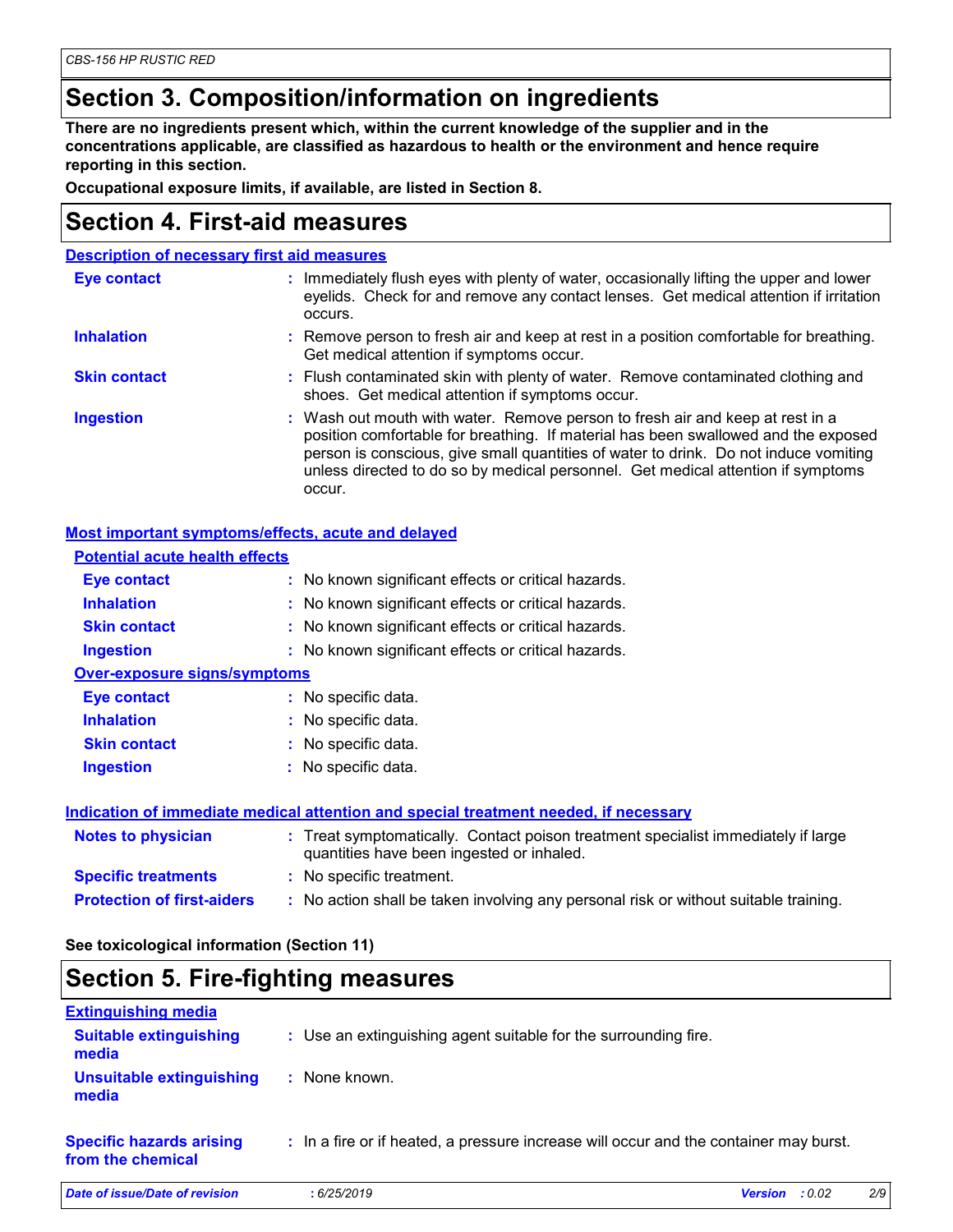# **Section 5. Fire-fighting measures**

| <b>Hazardous thermal</b><br>decomposition products       | : Decomposition products may include the following materials:<br>carbon dioxide<br>carbon monoxide                                                                                                  |
|----------------------------------------------------------|-----------------------------------------------------------------------------------------------------------------------------------------------------------------------------------------------------|
| <b>Special protective actions</b><br>for fire-fighters   | : Promptly isolate the scene by removing all persons from the vicinity of the incident if<br>there is a fire. No action shall be taken involving any personal risk or without<br>suitable training. |
| <b>Special protective</b><br>equipment for fire-fighters | : Fire-fighters should wear appropriate protective equipment and self-contained<br>breathing apparatus (SCBA) with a full face-piece operated in positive pressure<br>mode.                         |

### **Section 6. Accidental release measures**

**Personal precautions, protective equipment and emergency procedures**

| For non-emergency<br>personnel                               | : No action shall be taken involving any personal risk or without suitable training.<br>Evacuate surrounding areas. Keep unnecessary and unprotected personnel from<br>entering. Do not touch or walk through spilled material. Put on appropriate<br>personal protective equipment. |
|--------------------------------------------------------------|--------------------------------------------------------------------------------------------------------------------------------------------------------------------------------------------------------------------------------------------------------------------------------------|
|                                                              | For emergency responders : If specialized clothing is required to deal with the spillage, take note of any<br>information in Section 8 on suitable and unsuitable materials. See also the<br>information in "For non-emergency personnel".                                           |
| <b>Environmental precautions</b>                             | : Avoid dispersal of spilled material and runoff and contact with soil, waterways,<br>drains and sewers. Inform the relevant authorities if the product has caused<br>environmental pollution (sewers, waterways, soil or air).                                                      |
| <b>Methods and materials for containment and cleaning up</b> |                                                                                                                                                                                                                                                                                      |
| <b>Small spill</b>                                           | : Stop leak if without risk. Move containers from spill area. Dilute with water and mop                                                                                                                                                                                              |

up if water-soluble. Alternatively, or if water-insoluble, absorb with an inert dry material and place in an appropriate waste disposal container. Dispose of via a licensed waste disposal contractor.

Stop leak if without risk. Move containers from spill area. Prevent entry into sewers, water courses, basements or confined areas. Wash spillages into an effluent treatment plant or proceed as follows. Contain and collect spillage with noncombustible, absorbent material e.g. sand, earth, vermiculite or diatomaceous earth and place in container for disposal according to local regulations (see Section 13). Dispose of via a licensed waste disposal contractor. Note: see Section 1 for emergency contact information and Section 13 for waste disposal. **Large spill :**

# **Section 7. Handling and storage**

### **Precautions for safe handling**

**Protective measures : Put on appropriate personal protective equipment (see Section 8).** 

**Advice on general occupational hygiene** Eating, drinking and smoking should be prohibited in areas where this material is **:** handled, stored and processed. Workers should wash hands and face before eating, drinking and smoking. Remove contaminated clothing and protective equipment before entering eating areas. See also Section 8 for additional information on hygiene measures.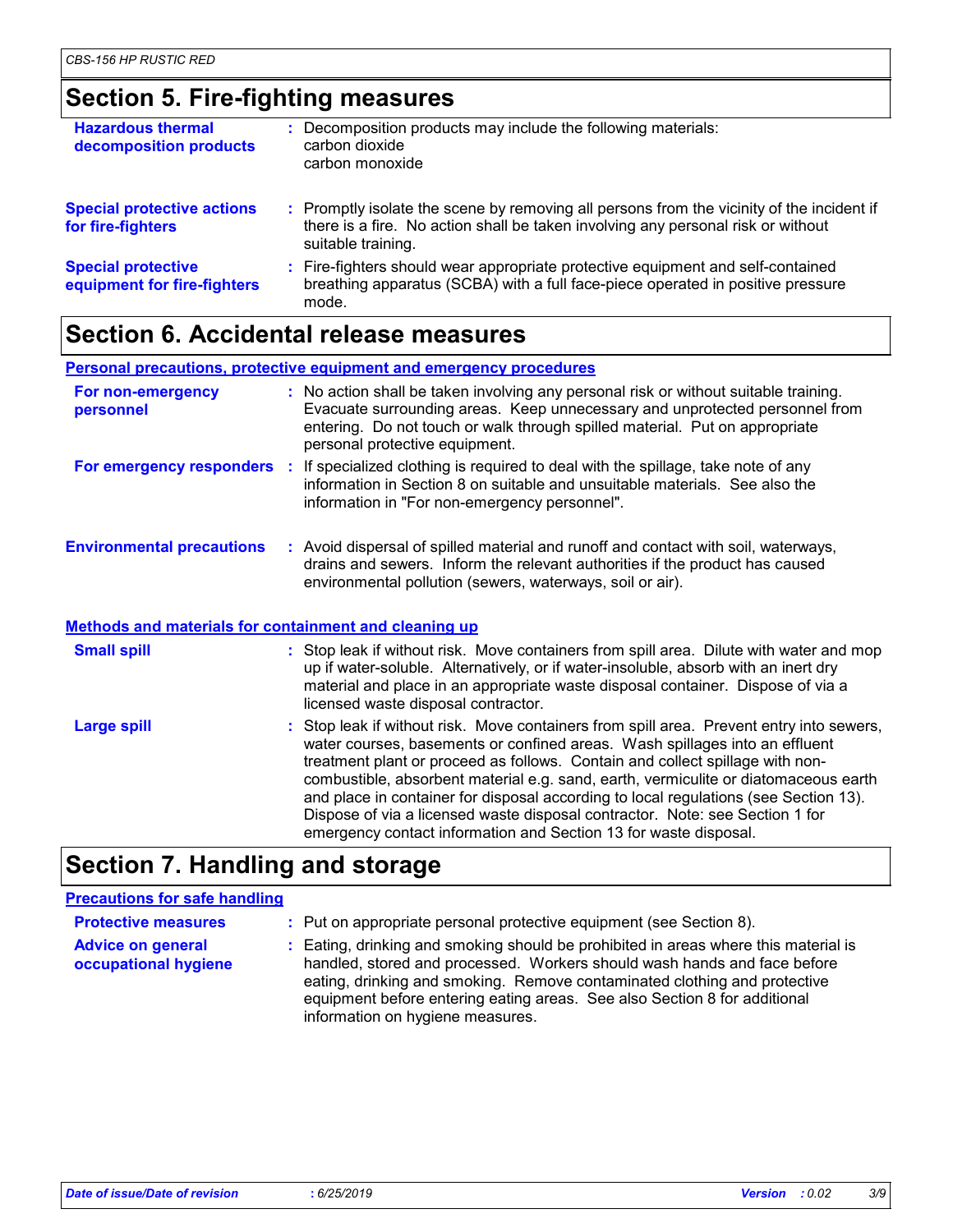# **Section 7. Handling and storage**

| including any<br><b>incompatibilities</b> | <b>Conditions for safe storage, :</b> Store in accordance with local regulations. Store in original container protected<br>from direct sunlight in a dry, cool and well-ventilated area, away from incompatible<br>materials (see Section 10) and food and drink. Keep container tightly closed and<br>sealed until ready for use. Containers that have been opened must be carefully<br>resealed and kept upright to prevent leakage. Do not store in unlabeled containers.<br>Use appropriate containment to avoid environmental contamination. See Section 10<br>for incompatible materials before handling or use. |
|-------------------------------------------|------------------------------------------------------------------------------------------------------------------------------------------------------------------------------------------------------------------------------------------------------------------------------------------------------------------------------------------------------------------------------------------------------------------------------------------------------------------------------------------------------------------------------------------------------------------------------------------------------------------------|
|-------------------------------------------|------------------------------------------------------------------------------------------------------------------------------------------------------------------------------------------------------------------------------------------------------------------------------------------------------------------------------------------------------------------------------------------------------------------------------------------------------------------------------------------------------------------------------------------------------------------------------------------------------------------------|

# **Section 8. Exposure controls/personal protection**

| <b>Control parameters</b>                        |                                                                                                                                                                                                                                                                                                                                                                                                                                                                                                                                                                                                                           |  |
|--------------------------------------------------|---------------------------------------------------------------------------------------------------------------------------------------------------------------------------------------------------------------------------------------------------------------------------------------------------------------------------------------------------------------------------------------------------------------------------------------------------------------------------------------------------------------------------------------------------------------------------------------------------------------------------|--|
| <b>Occupational exposure limits</b>              |                                                                                                                                                                                                                                                                                                                                                                                                                                                                                                                                                                                                                           |  |
| <b>Appropriate engineering</b><br>controls       | : Good general ventilation should be sufficient to control worker exposure to airborne<br>contaminants.<br>Not available.                                                                                                                                                                                                                                                                                                                                                                                                                                                                                                 |  |
| <b>Environmental exposure</b><br><b>controls</b> | : Emissions from ventilation or work process equipment should be checked to ensure<br>they comply with the requirements of environmental protection legislation. In some<br>cases, fume scrubbers, filters or engineering modifications to the process<br>equipment will be necessary to reduce emissions to acceptable levels.                                                                                                                                                                                                                                                                                           |  |
| <b>Individual protection measures</b>            |                                                                                                                                                                                                                                                                                                                                                                                                                                                                                                                                                                                                                           |  |
| <b>Hygiene measures</b>                          | : Wash hands, forearms and face thoroughly after handling chemical products, before<br>eating, smoking and using the lavatory and at the end of the working period.<br>Appropriate techniques should be used to remove potentially contaminated clothing.<br>Wash contaminated clothing before reusing. Ensure that eyewash stations and<br>safety showers are close to the workstation location.                                                                                                                                                                                                                         |  |
| <b>Eye/face protection</b>                       | : Safety eyewear complying with an approved standard should be used when a risk<br>assessment indicates this is necessary to avoid exposure to liquid splashes, mists,<br>gases or dusts. If contact is possible, the following protection should be worn,<br>unless the assessment indicates a higher degree of protection: safety glasses with<br>side-shields.                                                                                                                                                                                                                                                         |  |
| <b>Skin protection</b>                           |                                                                                                                                                                                                                                                                                                                                                                                                                                                                                                                                                                                                                           |  |
| <b>Hand protection</b>                           | : Chemical-resistant, impervious gloves complying with an approved standard should<br>be worn at all times when handling chemical products if a risk assessment indicates<br>this is necessary. Considering the parameters specified by the glove manufacturer,<br>check during use that the gloves are still retaining their protective properties. It<br>should be noted that the time to breakthrough for any glove material may be<br>different for different glove manufacturers. In the case of mixtures, consisting of<br>several substances, the protection time of the gloves cannot be accurately<br>estimated. |  |
| <b>Body protection</b>                           | : Personal protective equipment for the body should be selected based on the task<br>being performed and the risks involved and should be approved by a specialist<br>before handling this product.                                                                                                                                                                                                                                                                                                                                                                                                                       |  |
| <b>Other skin protection</b>                     | : Appropriate footwear and any additional skin protection measures should be<br>selected based on the task being performed and the risks involved and should be<br>approved by a specialist before handling this product.                                                                                                                                                                                                                                                                                                                                                                                                 |  |
| <b>Respiratory protection</b>                    | Based on the hazard and potential for exposure, select a respirator that meets the<br>appropriate standard or certification. Respirators must be used according to a<br>respiratory protection program to ensure proper fitting, training, and other important<br>aspects of use.                                                                                                                                                                                                                                                                                                                                         |  |
|                                                  | This product may contain materials classified as nuisance particulates, which may<br>be present at hazardous levels only during sanding or abrading of the dried film.<br>Wear a dust/mist respirator approved for dust when dusts are generated from<br>sanding or abrading the dried film.                                                                                                                                                                                                                                                                                                                              |  |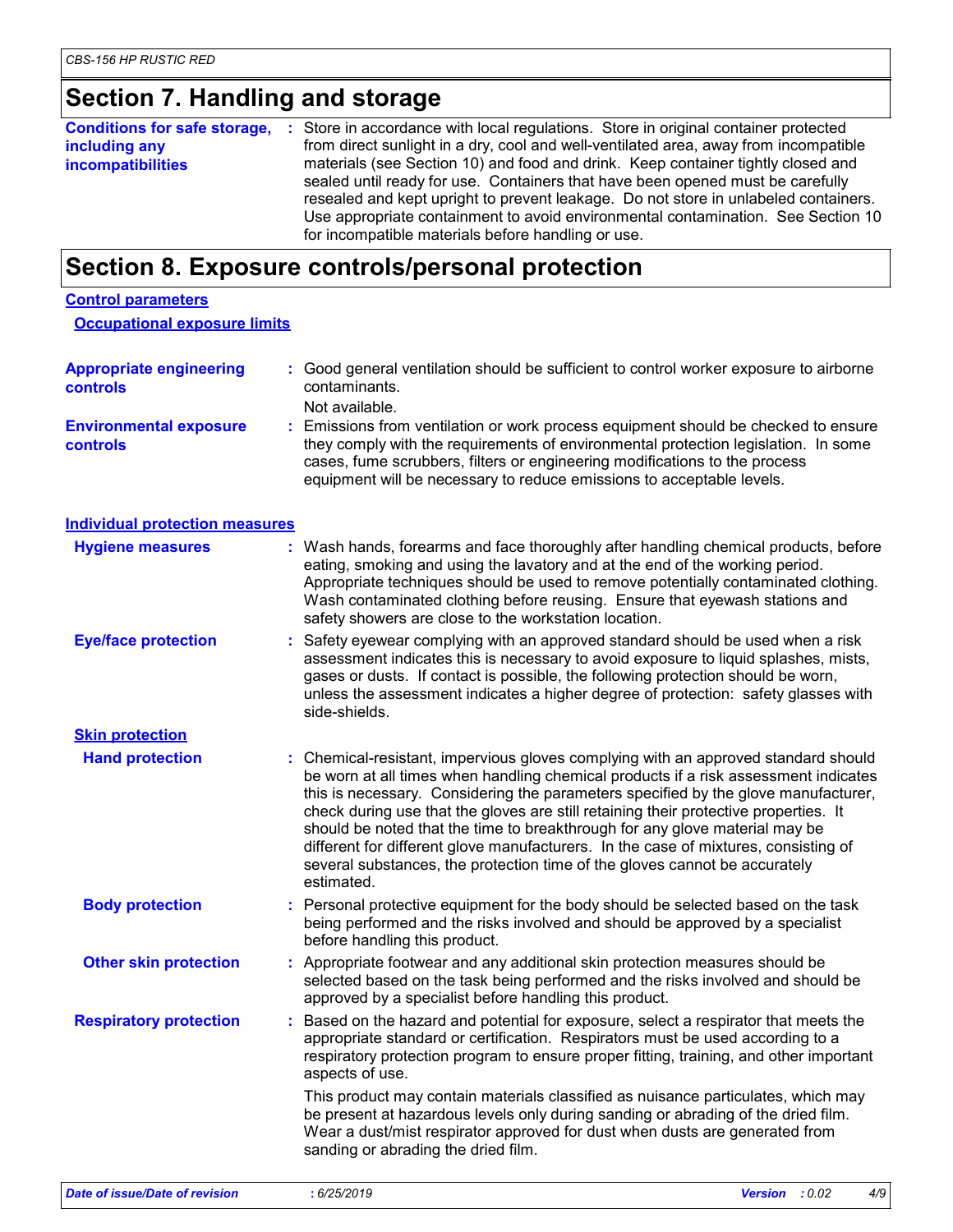# **Section 9. Physical and chemical properties**

#### **Appearance**

| <b>Physical state</b>                             | $:$ Liquid.                             |
|---------------------------------------------------|-----------------------------------------|
| <b>Color</b>                                      | $:$ Red.                                |
| Odor                                              | : Slight                                |
| <b>Odor threshold</b>                             | : Not available.                        |
| pH                                                | : Not available.                        |
| <b>Melting point</b>                              | : Not available.                        |
| <b>Boiling point</b>                              | : >100°C (>212°F)                       |
| <b>Flash point</b>                                | : Not available.                        |
| <b>Evaporation rate</b>                           | $:$ <1 (ether (anhydrous) = 1)          |
| <b>Flammability (solid, gas)</b>                  | : Non-flammable.                        |
| Lower and upper explosive<br>(flammable) limits   | : Not available.                        |
| <b>Vapor pressure</b>                             | : 2.7 kPa (20 mm Hg) [room temperature] |
| <b>Vapor density</b>                              | : $>1$ [Air = 1]                        |
| <b>Relative density</b>                           | : 0.99                                  |
| <b>Solubility</b>                                 | : Not available.                        |
| <b>Partition coefficient: n-</b><br>octanol/water | : Not available.                        |
| <b>Auto-ignition temperature</b>                  | : Not available.                        |
| <b>Decomposition temperature</b>                  | : Not available.                        |
| <b>Viscosity</b>                                  | : Not available.                        |
| Flow time (ISO 2431)                              | : Not available.                        |

# **Section 10. Stability and reactivity**

| <b>Reactivity</b>                                   | : No specific test data related to reactivity available for this product or its ingredients.              |
|-----------------------------------------------------|-----------------------------------------------------------------------------------------------------------|
| <b>Chemical stability</b>                           | : The product is stable.                                                                                  |
| <b>Possibility of hazardous</b><br><b>reactions</b> | : Under normal conditions of storage and use, hazardous reactions will not occur.                         |
| <b>Conditions to avoid</b>                          | : No specific data.                                                                                       |
| <b>Incompatible materials</b>                       | : No specific data.                                                                                       |
| <b>Hazardous decomposition</b><br>products          | : Under normal conditions of storage and use, hazardous decomposition products<br>should not be produced. |

# **Section 11. Toxicological information**

### **Information on toxicological effects**

### **Acute toxicity**

Not available.

#### **Irritation/Corrosion**

Not available.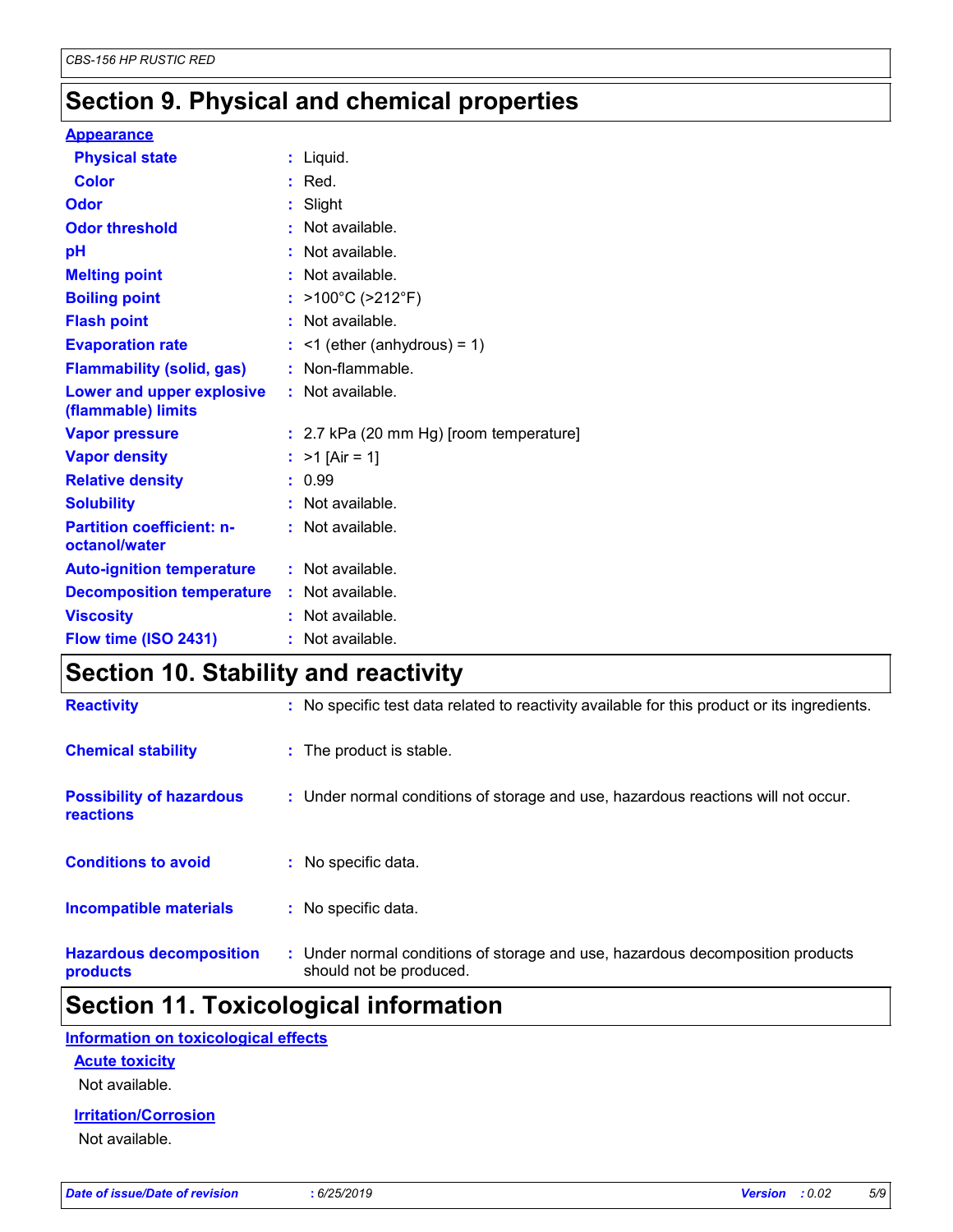# **Section 11. Toxicological information**

### **Sensitization**

Not available.

#### **Mutagenicity**

Not available.

#### **Carcinogenicity**

#### Not available.

The International Agency for Research on Cancer (IARC) Monograph No. 93 reports there is sufficient evidence in experimental animals exposed to titanium dioxide but inadequate evidence for carcinogenicity in humans. Human studies do not suggest an association between occupational exposure to titanium dioxide dust and an increased risk of cancer. The IARC summary concludes, "that no significant exposure to titanium dioxide is thought to occur during the use of products in which titanium dioxide is bound to other materials, such as paint".

### **Reproductive toxicity**

Not available.

#### **Teratogenicity**

Not available.

#### **Specific target organ toxicity (single exposure)**

Not available.

#### **Specific target organ toxicity (repeated exposure)**

Not available.

### **Aspiration hazard**

Not available.

| Information on the likely | : Routes of entry anticipated: Dermal, Inhalation. |
|---------------------------|----------------------------------------------------|
| routes of exposure        |                                                    |

#### **Potential acute health effects**

| <b>Eye contact</b>  | : No known significant effects or critical hazards. |
|---------------------|-----------------------------------------------------|
| <b>Inhalation</b>   | : No known significant effects or critical hazards. |
| <b>Skin contact</b> | : No known significant effects or critical hazards. |
| <b>Ingestion</b>    | : No known significant effects or critical hazards. |

#### **Symptoms related to the physical, chemical and toxicological characteristics**

| <b>Eye contact</b>  | : No specific data. |
|---------------------|---------------------|
| <b>Inhalation</b>   | : No specific data. |
| <b>Skin contact</b> | : No specific data. |
| <b>Ingestion</b>    | : No specific data. |

#### **Delayed and immediate effects and also chronic effects from short and long term exposure Potential immediate effects :** Not available. **Short term exposure**

| <b>Potential delayed effects</b>      | : Not available.            |
|---------------------------------------|-----------------------------|
| <b>Long term exposure</b>             |                             |
| <b>Potential immediate</b><br>effects | $\therefore$ Not available. |

| Date of issue/Date of revision | 6/25/2019 | <b>Version</b> : 0.02 | 6/9 |
|--------------------------------|-----------|-----------------------|-----|
|                                |           |                       |     |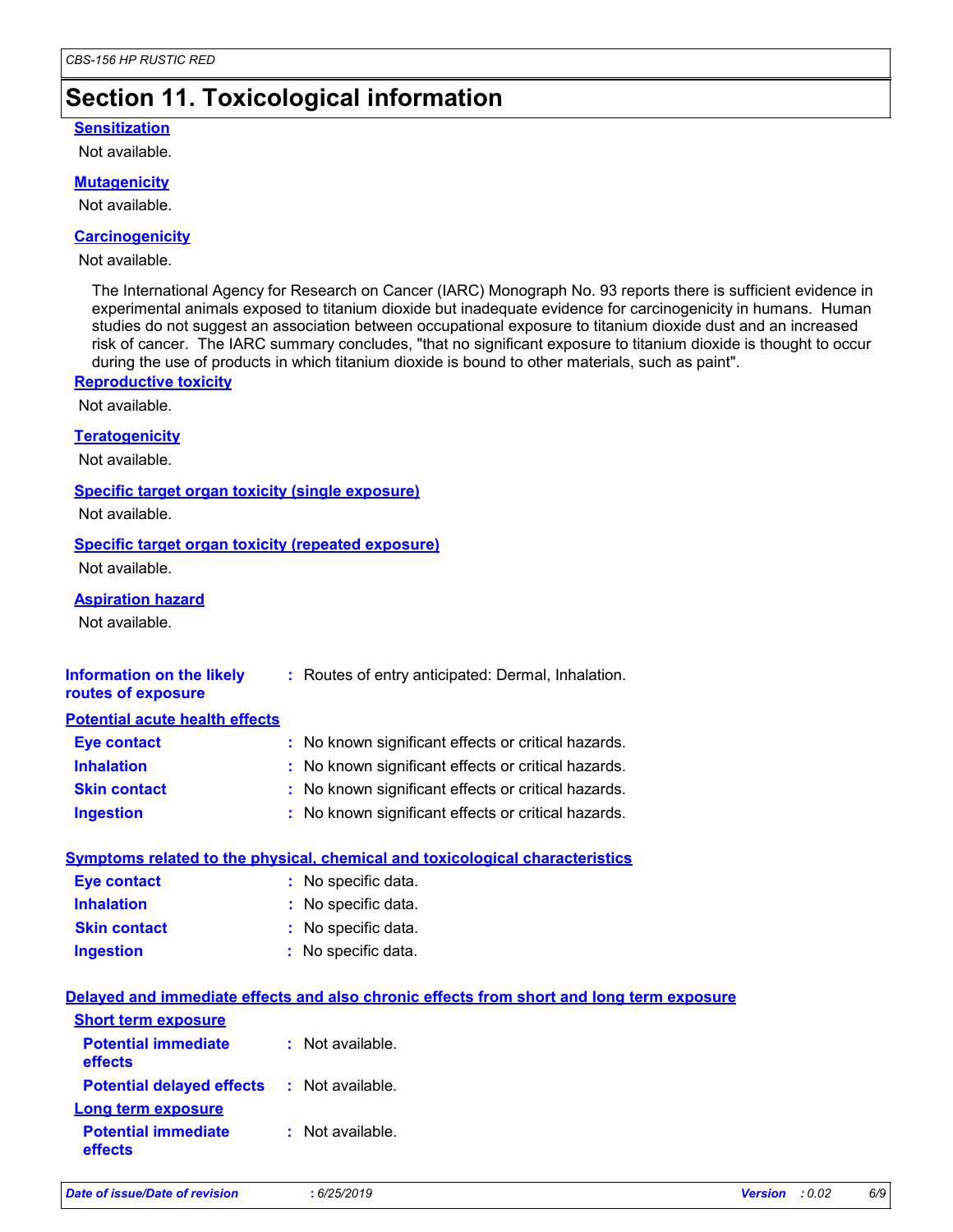# **Section 11. Toxicological information**

### **Potential delayed effects :** Not available.

### **Potential chronic health effects**

Not available.

| <b>General</b>               | : No known significant effects or critical hazards. |
|------------------------------|-----------------------------------------------------|
| <b>Carcinogenicity</b>       | : No known significant effects or critical hazards. |
| <b>Mutagenicity</b>          | : No known significant effects or critical hazards. |
| <b>Teratogenicity</b>        | : No known significant effects or critical hazards. |
| <b>Developmental effects</b> | : No known significant effects or critical hazards. |
| <b>Fertility effects</b>     | : No known significant effects or critical hazards. |

### **Numerical measures of toxicity**

Not available. **Acute toxicity estimates**

# **Section 12. Ecological information**

#### **Toxicity**

Not available.

#### **Persistence and degradability**

Not available.

#### **Bioaccumulative potential**

Not available.

### **Mobility in soil**

**Soil/water partition coefficient (Koc) :** Not available.

**Other adverse effects** : No known significant effects or critical hazards.

# **Section 13. Disposal considerations**

| <b>Disposal methods</b> | : The generation of waste should be avoided or minimized wherever possible.<br>Disposal of this product, solutions and any by-products should at all times comply<br>with the requirements of environmental protection and waste disposal legislation<br>and any regional local authority requirements. Dispose of surplus and non-<br>recyclable products via a licensed waste disposal contractor. Waste should not be<br>disposed of untreated to the sewer unless fully compliant with the requirements of<br>all authorities with jurisdiction. Waste packaging should be recycled. Incineration or<br>landfill should only be considered when recycling is not feasible. This material and<br>its container must be disposed of in a safe way. Empty containers or liners may<br>retain some product residues. Avoid dispersal of spilled material and runoff and<br>contact with soil, waterways, drains and sewers. |
|-------------------------|-----------------------------------------------------------------------------------------------------------------------------------------------------------------------------------------------------------------------------------------------------------------------------------------------------------------------------------------------------------------------------------------------------------------------------------------------------------------------------------------------------------------------------------------------------------------------------------------------------------------------------------------------------------------------------------------------------------------------------------------------------------------------------------------------------------------------------------------------------------------------------------------------------------------------------|
|-------------------------|-----------------------------------------------------------------------------------------------------------------------------------------------------------------------------------------------------------------------------------------------------------------------------------------------------------------------------------------------------------------------------------------------------------------------------------------------------------------------------------------------------------------------------------------------------------------------------------------------------------------------------------------------------------------------------------------------------------------------------------------------------------------------------------------------------------------------------------------------------------------------------------------------------------------------------|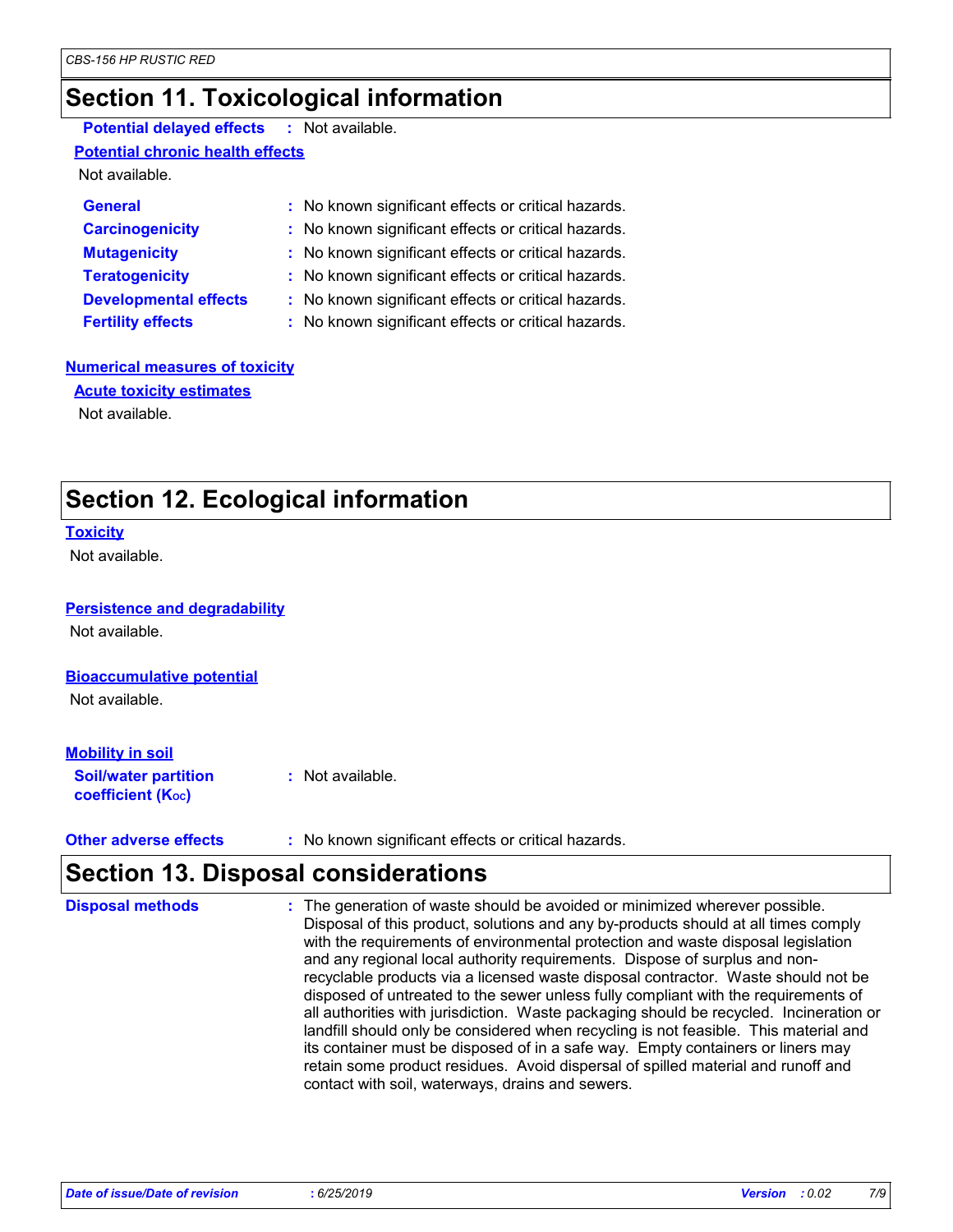# **Section 14. Transport information**

|                                      | <b>TDG</b><br><b>Classification</b> | <b>DOT</b><br><b>Classification</b> | <b>ADR/RID</b>           | <b>IMDG</b>    | <b>IATA</b>    |
|--------------------------------------|-------------------------------------|-------------------------------------|--------------------------|----------------|----------------|
| <b>UN number</b>                     | Not regulated.                      | Not regulated.                      | Not regulated.           | Not regulated. | Not regulated. |
| <b>UN proper</b><br>shipping name    |                                     | ۰                                   | $\overline{\phantom{a}}$ |                |                |
| <b>Transport</b><br>hazard class(es) |                                     | ٠                                   | $\overline{\phantom{0}}$ |                |                |
| <b>Packing group</b>                 |                                     | ۰                                   | $\overline{\phantom{0}}$ |                |                |
| <b>Environmental</b><br>hazards      | No.                                 | No.                                 | No.                      | No.            | No.            |

**Special precautions for user** : Transport within user's premises: always transport in closed containers that are upright and secure. Ensure that persons transporting the product know what to do in the event of an accident or spillage.

**Transport in bulk according :** Not available. **to Annex II of MARPOL and the IBC Code**

### **Section 15. Regulatory information**

### **Canadian lists**

**Canadian NPRI :** None of the components are listed.

**CEPA Toxic substances :** None of the components are listed.

**International regulations**

**Chemical Weapon Convention List Schedules I, II & III Chemicals**

Not listed.

**Montreal Protocol (Annexes A, B, C, E)**

Not listed.

**Stockholm Convention on Persistent Organic Pollutants**

Not listed.

**Rotterdam Convention on Prior Informed Consent (PIC)**

Not listed.

### **UNECE Aarhus Protocol on POPs and Heavy Metals**

Not listed.

### **Inventory list**

| <b>Australia</b> | : Not determined.                                                                    |
|------------------|--------------------------------------------------------------------------------------|
| <b>Canada</b>    | : All components are listed or exempted.                                             |
| <b>China</b>     | : Not determined.                                                                    |
| <b>Europe</b>    | : Not determined.                                                                    |
| <b>Japan</b>     | : Japan inventory (ENCS): Not determined.<br>Japan inventory (ISHL): Not determined. |